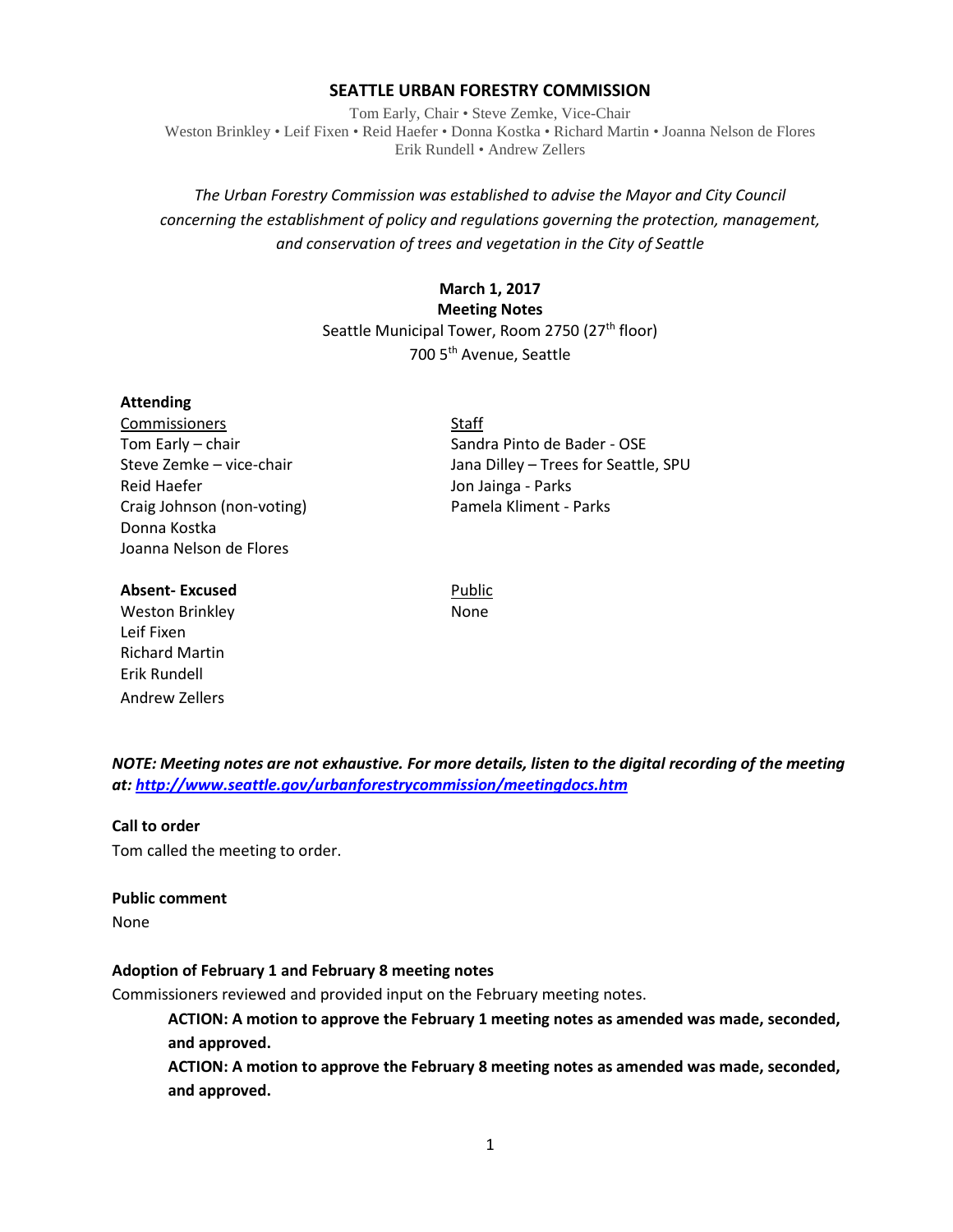# **Trees for Seattle presentation**

Jana Dilley, manages the Trees for Seattle (T4S) program (formerly reLeaf). T4S is the outreach and engagement team for the City of Seattle and works closely with the Urban Forest IDT.

Jana presented an update on how the program is doing and 2016 accomplishments:

Outreach, communications, technical assistance

- Engage 2,424 people (4% increase over 2015)
- Monthly newsletter distributed to 1,799 people (66% increase)
- 397 technical assistance requests
- 486 Facebook followers (29% increase over 2015)
- 75 people participated in Park(ING) Day

# Volunteer engagement

- 2,788 volunteer hours (56% increase)
- Trained 38 new Tree Ambassadors
- 6 volunteer trainings
- 36 landscape renewal events (177% increase)
- 16 Tree Walks (23% increase)
- Developed 8 new Tree Walks
- Inventoried 40% of SDOT's Street Tree Management Unit # 5 (Rainier Beach/Georgetown)

# Residential planting

- Planted 1,015 trees with 46% households
- Held 2 structural pruning workshops for 45 people
- Delivered 2 site and species selection workshops for 40 people
- Planted 46 trees for 18 elderly and/or disabled residents
- Conducted field evaluation of past planted trees and provided feedback to residents

Interdepartmental, community, and regional work

- Supported the Urban Forestry Core Team and interdepartmental team efforts
- Supported SCL in planting 76 replacement trees at 27 households
- Served on King Conservation District (KCD) Urban Forestry working group
	- o Supported funding allocation to Parks through KCD
- Launched volunteer work at SPI's Meadowbrook Pond
- Launched new Trees for Seattle brand

Urban Forest Equity

- Completed Trees for Neighborhoods stakeholder analysis
	- o Determined future focus on S Beacon Hill & Rainier Beach Asian & African American residents
- Targeted Trees for Neighborhoods (T4N) project outreach to Vietnamese residents
- Supported DIRT Corps Crew training
- Delivered a Highland Park English/Spanish Tree Walk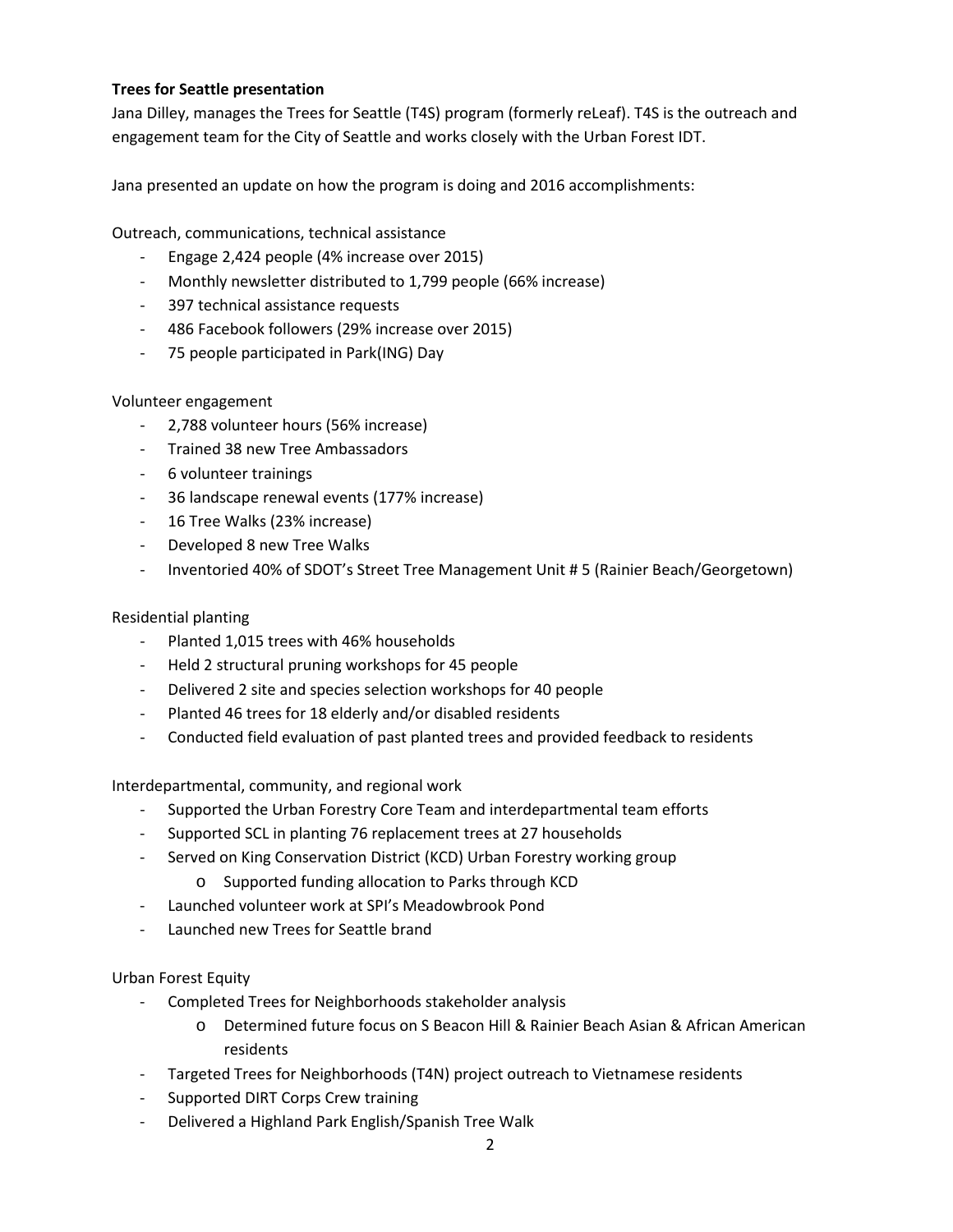# 2017 goals

- Support 2,500 hours of volunteer efforts
- Host 15 public Tree Walks
- Hold 30 tree stewardship events
- Care for 400 public trees
- Plant 1,000 trees with 400 residents
- Hold 2 pruning classes, 2 site selection workshops, and 2 planting workshops
- Increase social media to 650 followers
- Add 400 people to newsletter list
- Provide technical assistance to 400 people
- Engage 2,500 people in all events

# 2017 Opportunities and Challenges

Opportunities:

- KCD/Parks partnership
- New T4N support contract

# Challenges

- Budget
	- o 26% increase in tree costs over the past 4 years
	- o Rising intern costs
	- o Printing & graphic design
- Constraints on volunteer work
	- o Receive more requests for volunteer work support than we have staff time for, particularly landscape renewal sites.

Commission question/comment: What's the survivability rate for T4N trees? Answer: Don't have numbers off top of my head but they are similar to other nation-wide programs.

Commission question/comment: This program is so great and it seems to be under-celebrated. Answer: The program started in 2009. Trees for Neighborhoods has planted 7,300 trees with Seattle residents.

Commission question/comment: what would an additional staff person help accomplish in your program? How much more money would you need to support ongoing planting of 1,000 trees/year? Answer: There is always more we can do with another staff person. There is so much potential to work with volunteers and that requires more staff time. The bigger impact we are seeing is on the volunteer side. The program has a dedicated staff person for the tree planting but not for the volunteer support.

Commission question/comment: If you had more money could you double the number of trees? Answer: Would have to think about that. The constraint is on the volunteer side.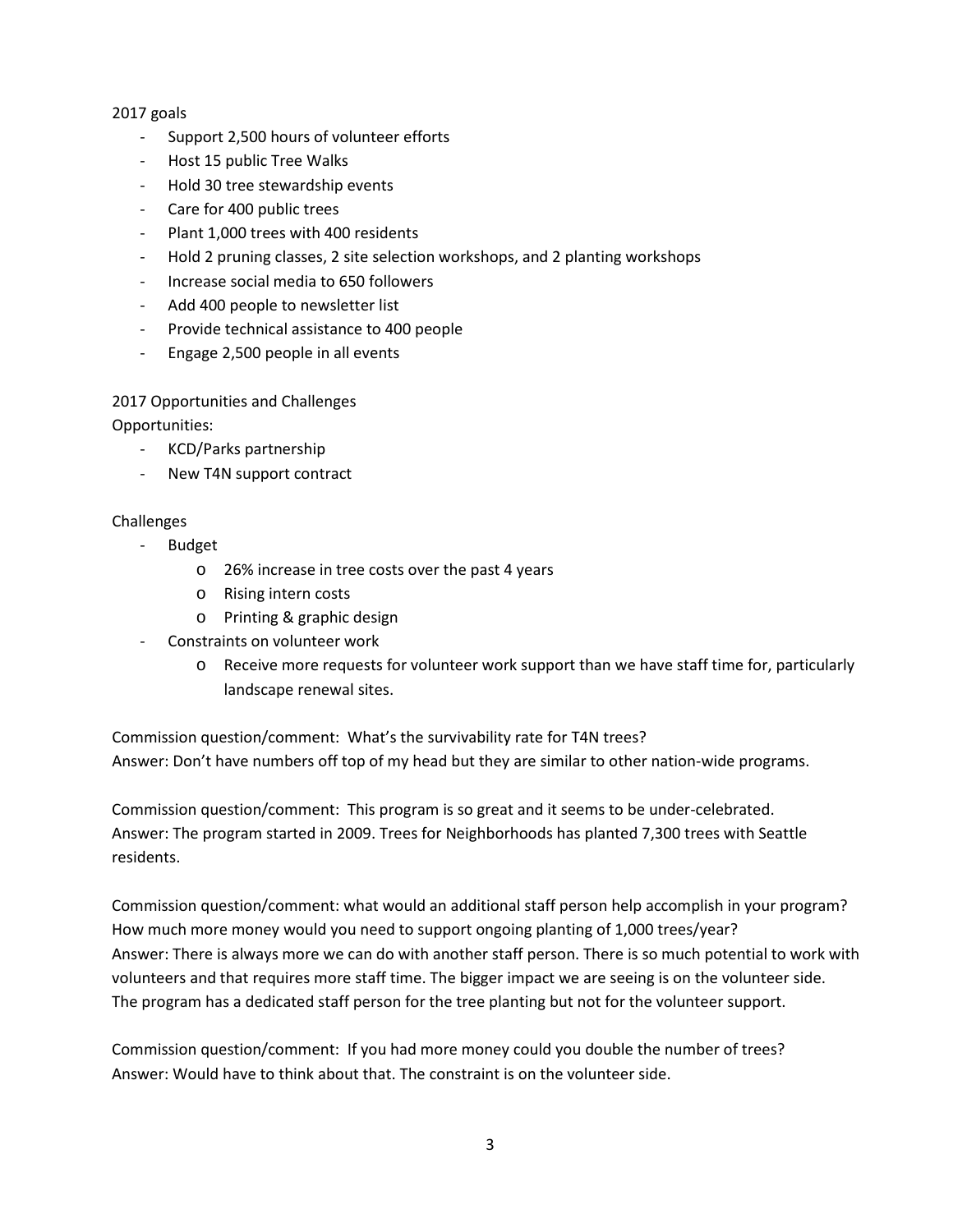Commission question/comment: If there was another entity to partner up with would there be an opportunity for increase Tree Ambassador work? A separate entity could manage the program following the Tree Ambassador model? Eventually, as the Green Seattle Partnership meets their goals, what's left is the rest of the land in the city.

Answer: There are many areas that would benefit from the work. We've been looking at right-of-way (ROW) landscapes there are also unimproved ROW. SPU could also do improvements on SPU land.

Commission question/comment: If you doubled the size of your crew, how many more trees could you plant? What's your budget?

Answer: Non-labor is \$200K/year: \$50K for trees, \$14K watering bags, \$45K support contract, \$50K contract to support volunteer work. The program has two permanent staff and one intern.

Sandra will meet with Jana to follow up on the costs for additional staff and to increase the number of trees T4N gives away each year.

Commission question/comment: There are motivated people out there that we are turning down and are unable to accept their applications because our trees are sold out. Do you track those numbers? Answer: Don't have a number. We are starting to track where we are getting requests from.

Commission question/comment: Do other City staff contribute to this effort? Answer: SDOT staff is a partner and provide support.

# **Colman Vista Project presentation**

Jon Jainga and Pam Kliment presented progress on the Colman park on 31<sup>st</sup> Ave S and S Massachusetts Street. Parks is hiring an environmental consultant to help evaluate the proposal.

Parks' mission: Seattle Parks and Recreation provides welcoming and safe opportunities to play, learn, contemplate, and build community, and promotes responsible stewardship of the land. We promote healthy people, a healthy environment, and strong communities.

The site is around two acres of Alder and Big Leaf maple. There are some evergreen trees providing steep slope stability.

This is a community-led effort being funded with a Neighborhood Matching Fund grant. The initial community goal was to restore the site to the Olmsted Vision (it's important to note that there are different ideas of what that means). Their vision is that there would be a better view with less vegetation (trees). The community group hired a consultant to do historic research. The project has held three community meetings. The landscape architect did a presentation that included site history and an arborist report. The community expressed having a memory of an open view and a place for gatherings. The options they showed all included complete clear cut of trees with benches and picnic tables. Parks didn't agree to move that proposal forward and made comments on the plan.

Existing conditions include a mature canopy of deciduous trees. The site is part of the Green Seattle Partnership (GSP) restoration effort. Parks asked the community to re-think their proposal. The community